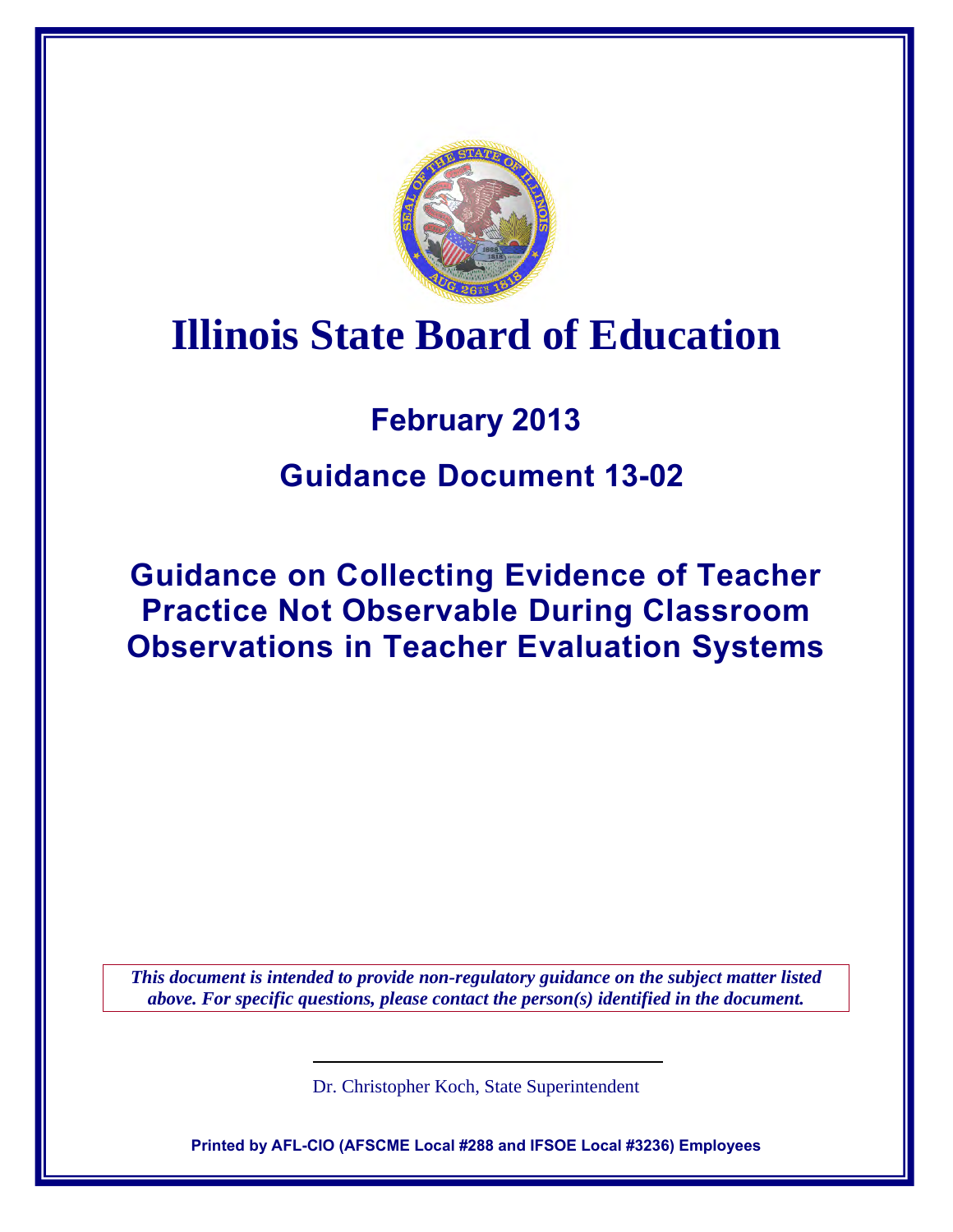

### **Guidance on Collecting Evidence of Teacher Practice Not Observable During Classroom Observations in Teacher Evaluation Systems**

### **Subject**

Collecting evidence of nonobservable aspects of teacher practice

### **Type of Guidance**

This guidance document provides general recommendations for collecting evidence of teacher practice that is not observable during classroom observations. Certain aspects of teacher practice are required to be included as part of teacher evaluation but cannot be measured through the methods proscribed in the state law.

The Performance Evaluation Reform Act (PERA) states that the teacher evaluation plan created by a district "shall include a description of each teacher's duties and responsibilities and of the standards to which that teacher is expected to conform" and consider "the teacher's attendance, planning, and instructional methods, classroom management, where relevant, and competency in the subject matter taught" (PERA Sec. 24A-5).

The Illinois Administrative Code states:

In order to assess the quality of the teacher's professional practice, the evaluation plan shall include an instructional framework developed or adopted by the school district that is based upon research regarding effective instruction; addresses at least planning, instructional delivery, and classroom management; and aligns to the Illinois Professional Teaching Standards. (23 Ill. Adm. Code 50.120[a])

PERA and the Administrative Code specify that the following measures should be used as part of a teacher's evaluation:

- Observations (formal and informal)
- Multiple measures of student growth

However, if these were the only two sources of evidence included in teacher evaluation, there would be no way to measure nonobservable components of teacher practice, including planning, which PERA specifically requires to be included in teacher evaluations. There also would be no way to measure some of the [Illinois Professional Teaching Standards,](http://www.isbe.net/profprep/pdfs/prfstandards.pdf) including Standard 9, Collaborative Relationships; Standard 10, Reflection and Professional Growth; and Standard 11, Professional Conduct.

Table 1 identifies which Illinois Professional Teaching Standards are potentially observable during classroom observations.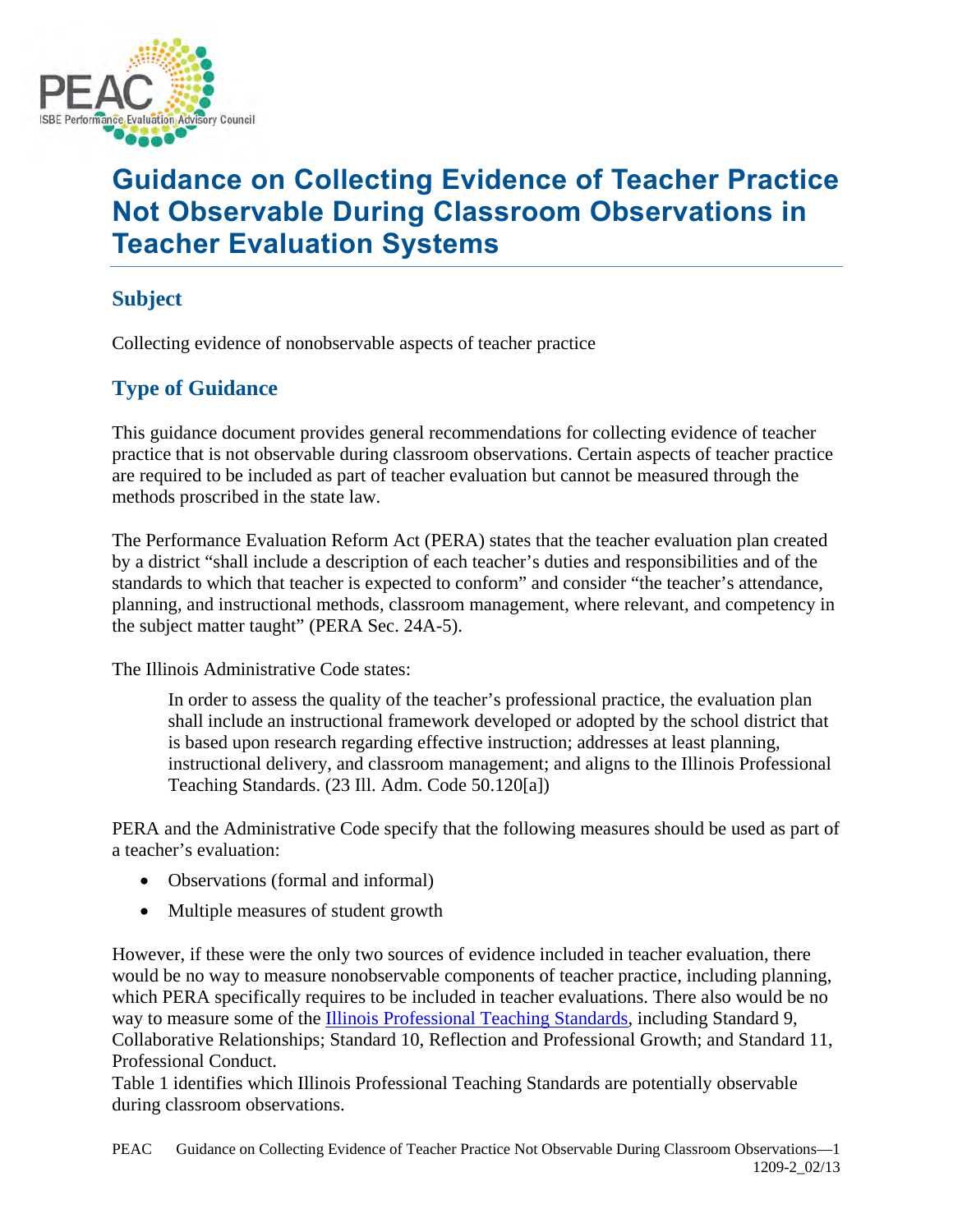| <b>Illinois Professional Teaching Standard</b> | <b>Potentially Observable</b><br><b>During Classroom</b><br><b>Observations</b> | <b>Not Observable During</b><br><b>Classroom Observations</b> |
|------------------------------------------------|---------------------------------------------------------------------------------|---------------------------------------------------------------|
| 1. Content Knowledge                           | X                                                                               |                                                               |
| 2. Human Development and Learning              | X                                                                               |                                                               |
| 3. Diversity                                   | X                                                                               |                                                               |
| 4. Planning for Instruction                    | X                                                                               |                                                               |
| 5. Learning Environment                        | X                                                                               |                                                               |
| 6. Instructional Delivery                      | X                                                                               |                                                               |
| 7. Communication                               | X                                                                               |                                                               |
| 8. Assessment                                  | X                                                                               |                                                               |
| 9. Collaborative Relationships                 |                                                                                 | X                                                             |
| 10. Reflection and Professional Growth         |                                                                                 | X                                                             |
| 11. Professional Conduct and Leadership        |                                                                                 | X                                                             |

|  | Table 1. Illinois Professional Teaching Standards and Related Measures |  |  |
|--|------------------------------------------------------------------------|--|--|
|  |                                                                        |  |  |

Consequently, a district and union will need to identify other sources of evidence as part of their teacher evaluation plan to at least measure planning and Illinois Professional Teaching Standards related to parent collaboration and professional responsibilities.

In addition, there are two domains in the *[Framework for Teaching](http://www.danielsongroup.org/article.aspx?page=frameworkforteaching)* (the instructional framework used in the mandated state teacher evaluator training) that cannot be measured through the methods required in the state law: Domain 1, Planning and Preparation; and Domain 4, Professional Responsibilities.

Districts can choose to collect evidence of these nonobservable components through the following activities:

- Reviewing artifacts (lesson plans and other documents submitted by teachers)
- Asking questions and recording answers about these topics during required preobservation and postobservation conferences

The following explanation provides a useful starting point for making decisions that relate to collecting evidence of nonobservable aspects of teacher practice.

#### **Explanation**

Collecting evidence through review of artifacts and asking questions during preobservation and postobservation conferences are methods for evaluators to gather evidence of teacher practice. These methods:

• Are not overly burdensome to evaluators.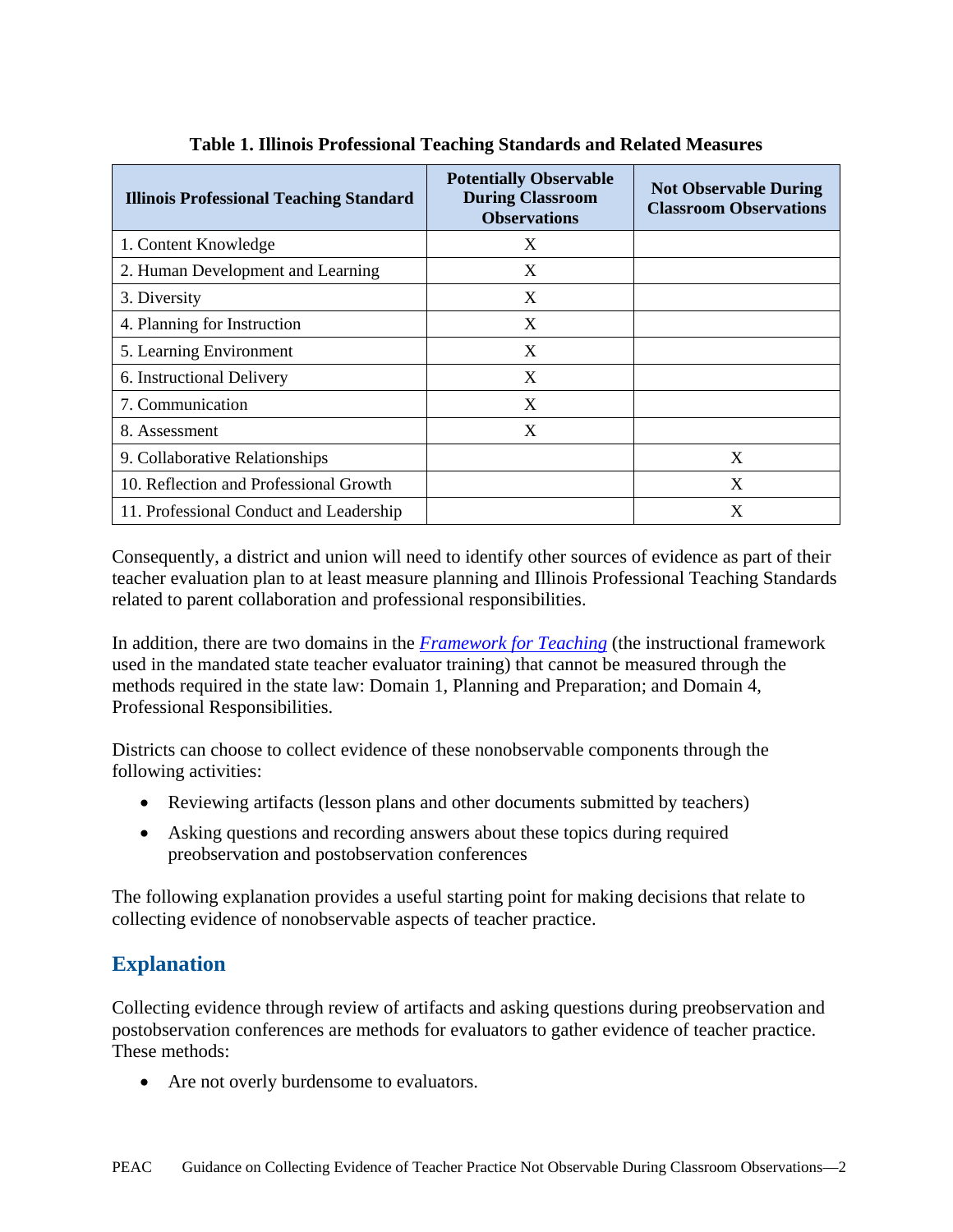- Are not overly burdensome to teachers.
- Incorporate required aspects of the evaluation cycle (preobservation and postobservation conferences).

**Step 1.** A district and union should begin by identifying which components of the instructional framework will be supported by each source of evidence. One way to do so would be through a table (like Table 1 on page 2) that identifies which measures will be used to provide evidence of each component of the framework.

**Step 2.** After identifying which sources of evidence align with each component of the district instructional framework, the district and teachers union should create aligned forms and detailed processes for each source of evidence. If the district is using the *Framework for Teaching* as the instructional framework for teachers, numerous resources are available.

### **Example**

A district and union can decrease the burden on teachers and evaluators by making thoughtful decisions about the evaluation process. The following examples can help increase the feasibility of full implementation.

- **Provide Clear Communication and Training.** Provide clear communication about the new teacher evaluation system to both teachers and evaluators. The local union may be able to help with this communication. Provide evaluators with training on the new system so that the system is implemented across the district with fidelity.
- **Leverage Existing Opportunities.** By incorporating evidence collected through preobservation and postobservation conferences, the district is taking advantage of required educator evaluation meetings, thus reducing the burden on teachers and evaluators. The district also should incorporate the review of artifacts into other teacher evaluation meetings, such as the summative conference. This approach will reduce the scheduling burden on evaluators.
- **Strategically Collect Artifacts.** Teachers should have the primary responsibility for collecting acceptable artifacts. Teachers should not create artifacts specifically for this artifact review; instead, teachers should use samples of documents that occur as part of their everyday practices. The district also should provide examples of artifacts that teachers could collect; the district could highlight examples of artifacts that provide evidence of more than one component of teacher practice.
- **Build on PERA Training.** Evaluators should build on the evidence collection skills they learned in the required PERA teacher evaluation training, applying those skills to the artifact review process.
- **Leverage Building Collaboration.** Use existing building collaboration times, such as meetings of professional learning communities and common planning times, to discuss the new teacher appraisal system. Teacher leaders and teachers can use those meetings to discuss useful and authentic artifacts. Evaluators and teacher leaders can share examples of quality artifacts with the wider school community.